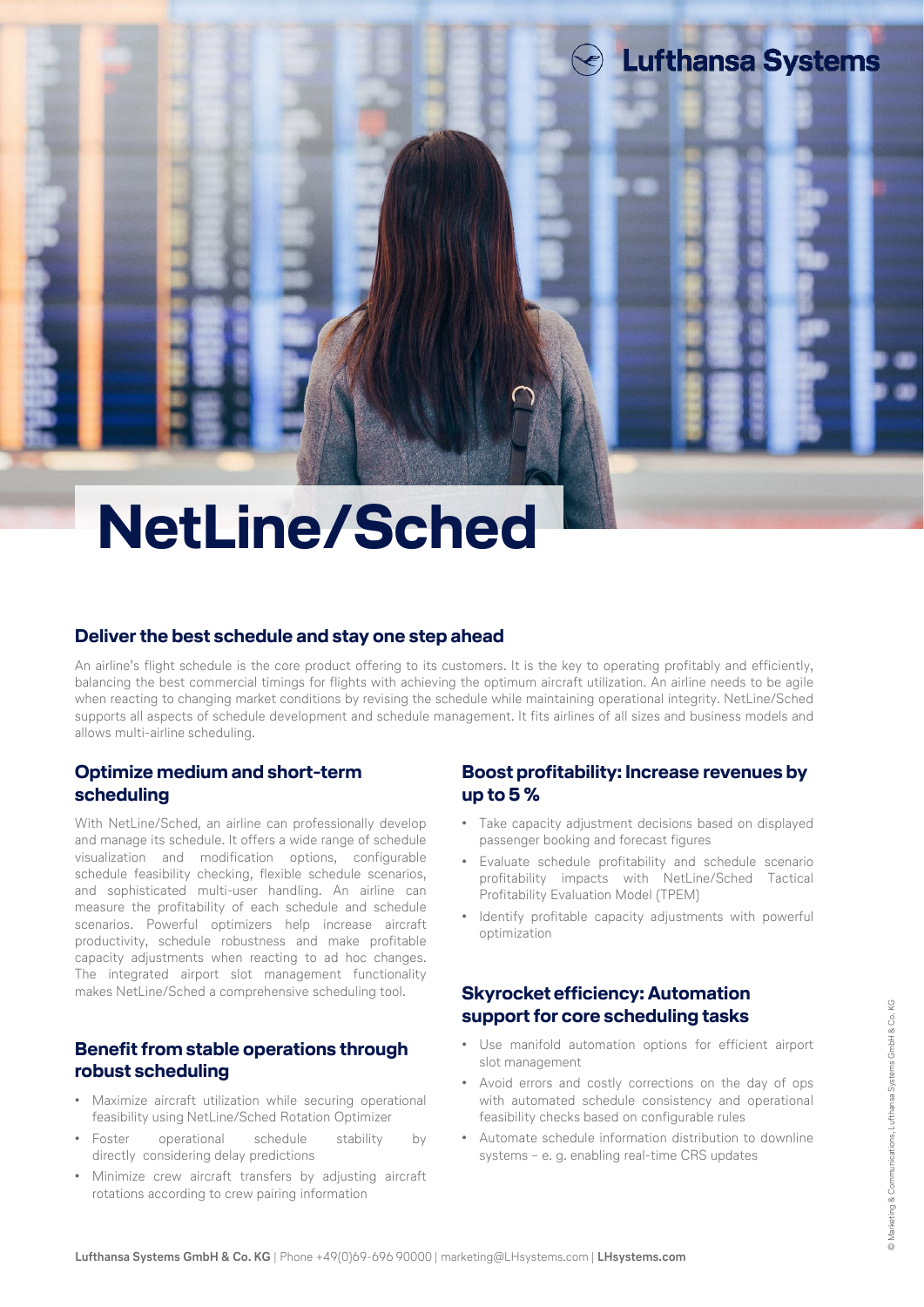# **Features and functions**

# **NetLine/Sched Core**

#### **Well structured schedule information**

The Gantt chart provides user-friendly aircraft flow information. The system offers many visualizations as well as granular search and filter functions. Powerful editors allow single and mass flight updates.

#### **Hands-on schedule feasibility checks**

A multitude of configurable and automatic feasibility checks assists schedulers in maintaining operational integrity, avoiding costly corrections on the day of operations.

#### **Versatile schedule scenario handling**

With dynamic market changes, it helps to create multiple schedule scenarios. With NetLine/Sched Scenario Management, designing an infinite number of Base Schedules is a breeze. Within the Base Schedules, different scenarios can be created.

#### **Comprehensive schedule comparisons**

All scenarios and base schedules can be compared amongst each other. This applies to different variants and time ranges.

#### **Standardized flight rotation building**

A rotation builder, based on FIFO and LIFO algorithms quickly builds or rebuilds aircraft rotations automatically while observing a standard set of operational constraints, such as aircraft turnaround times. An extended, more powerful version of the NetLine/Sched Rotation Optimizer is available.

#### **Insightful schedule information reports**

A comprehensive set of pre-defined reports is available to accommodate the internal and external distribution of schedule information. NetLine/Sched's report output can be loaded directly into office applications such as Microsoft Excel as well as your company's intranet.

## **NetLine/Sched Core at a glance**



**Visualizing and searching schedule information**



**Modifying schedule information Checking consistencies**





**∟**

**Creating scenarios Schedule distribution & interfaces Generating standard reports**

∟

# **Fast access and secure use in the cloud**

#### **Global Aviation Cloud**

NetLine/Sched is offered as an end-to-end service in the cloud for simple, cost-effective and scalable use. The security measures are certified in accordance with industry standards and are regularly reviewed in audits. Lufthansa Systems is the customer's single point of contact for the entire technology and service stack.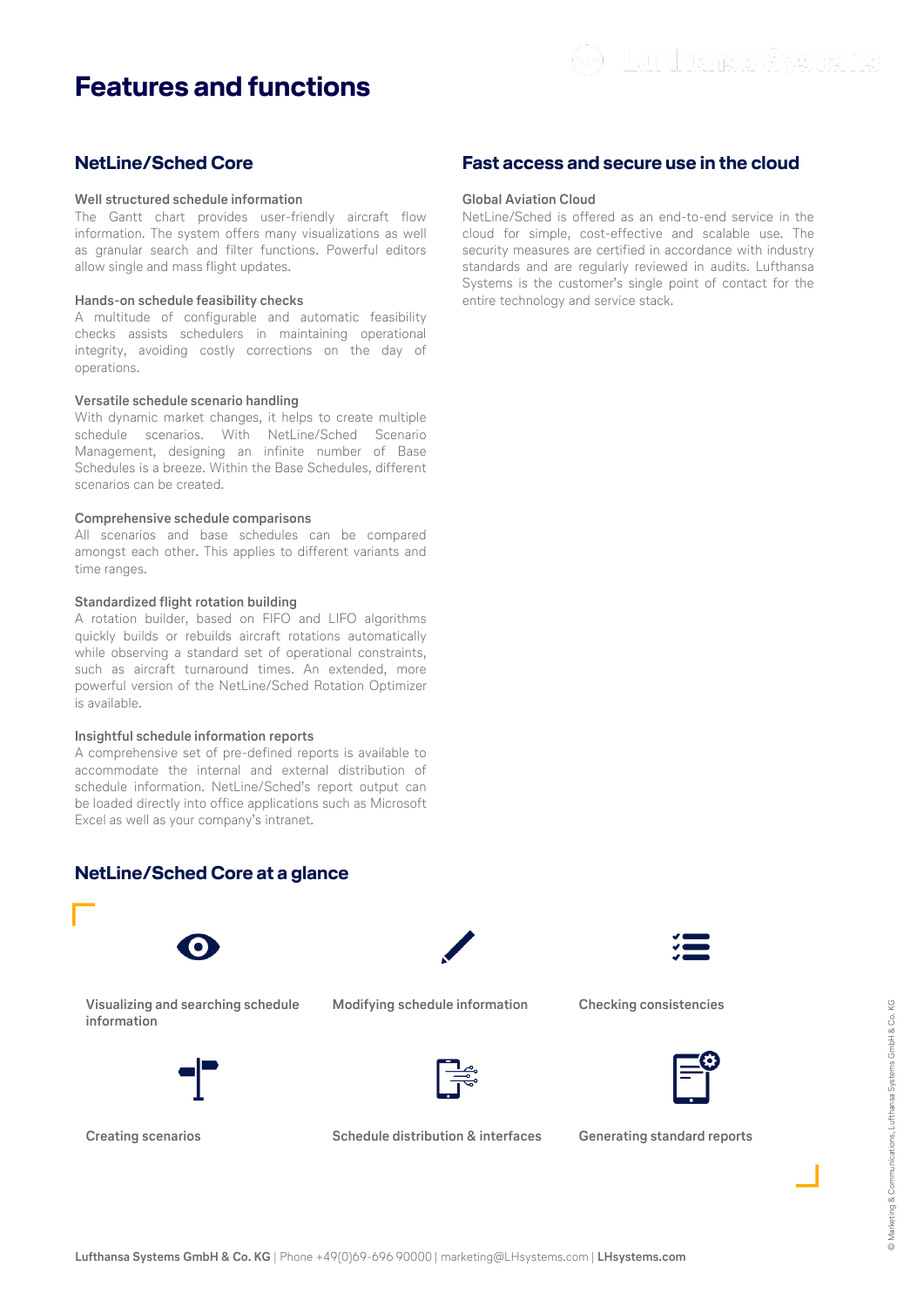# **Features and functions**

## **Add-on modules and features**

NetLine/Sched generates even more value through fully integrated, optional add-on modules.

#### **Optimal aircraft utilization**

#### **NetLine/Sched Rotation Optimizer**

Applies artificial intelligence to optimize aircraft rotations based on a more granular rule set. Rules and penalties can be defined on a customer-specific basis, providing more flexibility.

Builds and rebuilds aircraft rotations automatically while observing operational constraints, such as aircraft turnaround times and maintenance events.

The result: Operationally feasible rotations with optimum productivity.

#### **Schedule profitability maximization**

#### **NetLine/Sched Tactical Profitability Evaluation Model (TPEM**)

Uses real-time information (booking figures and other revenue information) to improve profitability. Designed for mid-to-short term schedule evaluations.

#### **NetLine Fleet Assigner**

Boosts schedule profitability by changing the aircraft type assigned to individual flight legs in compliance with userdefined restrictions.

The result: A re-fleeted, feasible and more profitable schedule on a global level.

#### **NetLine/Sched Swapper**

Optimizes schedules at short notice without affecting crew assignments and the entire schedule. It considers fleet configuration, passenger forecasts, revenues, and costs and suggests swaps for specific flights to increase profitability.

The result: A more profitable schedule for specific legs on a local level.

#### **Efficient and real-time airport slot management**

The NetLine/Sched Slot Manager and NetLine/Sched Slot Monitor modules are fully integrated into NetLine. Schedule or operational changes can be easily applied and processed.

#### **NetLine/Sched Slot Manager**

Covers the complete slot handling and coordinator communication processes with extensive automation support. The slot status information is highlighted in the NetLine/Sched Gantt Chart, other schedule editor formats and reporting tools.

#### **NetLine/Sched Slot Manager Short Term Mode**

Allows the Operations Controller to easily generate and send SSIM chapter 6 slot messages on the day of Ops.

#### **NetLine/Sched Slot Monitor**

Helps avoid losing valuable historic slots rights as it tracks all planned and actual cancellations in real-time and alerts in case of critical ones.

#### **Strong schedule robustness**

#### **NetLine Resilient Scheduling**

Applies Data Science methods to simulate the delay propagation based on historic operational data.

NetLine/Sched visualizes leg-associated delay risks in a user-friendly color scheme and supports schedule scenario evaluation focusing on operational robustness.

#### **Extended reporting options**

#### **NetLine/Sched Flexible Reporting**

Supports the fast and flexible generation of individually defined reports to answer specific management questions. The data can be transferred to third-party applications such as Business Intelligence solutions.